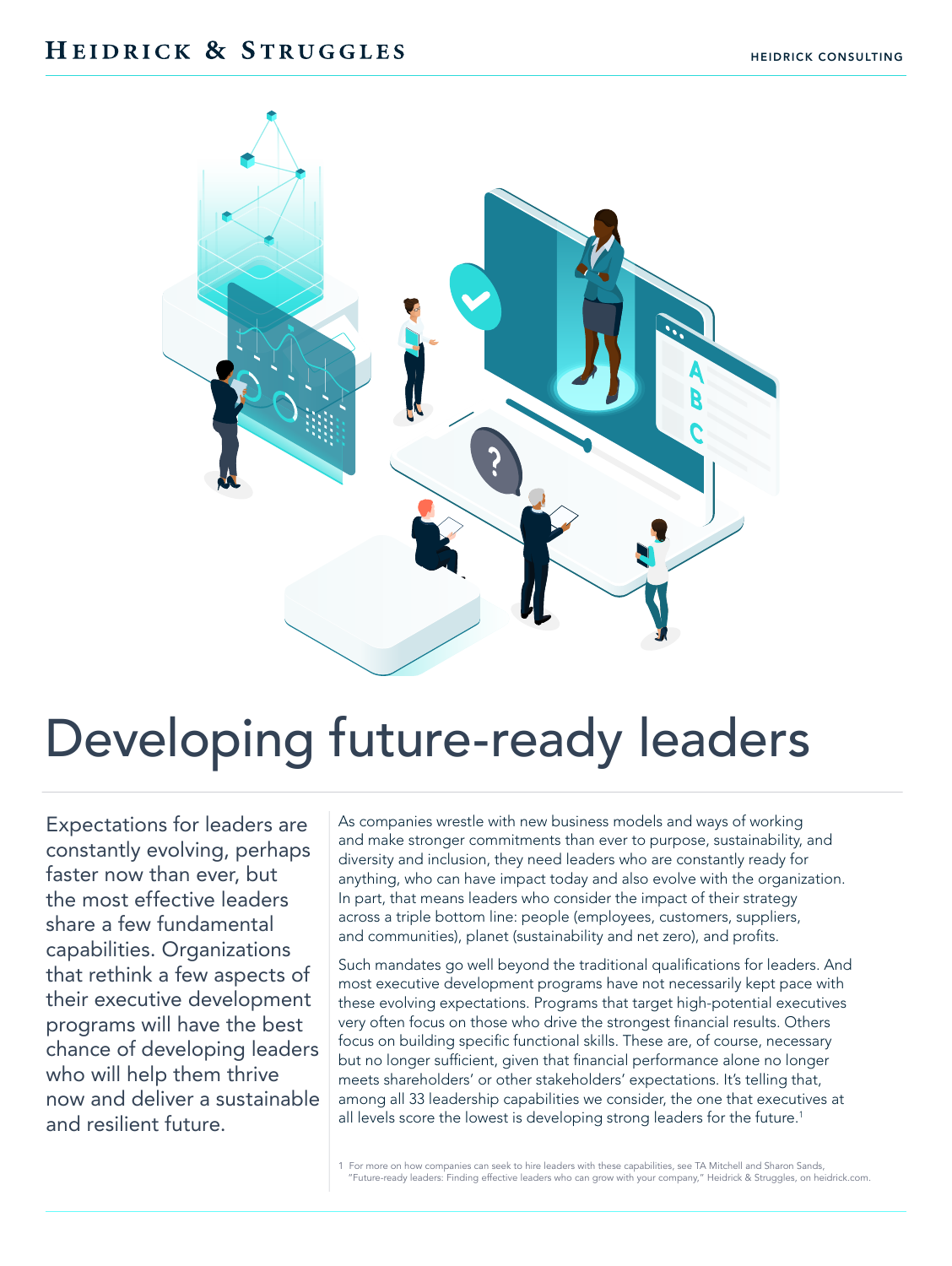But it is possible to develop leaders who can do it all, and some companies are leading the way. Through our extensive work with organizations globally and our in-depth research on how leaders lead, we've generated a comprehensive and data-driven understanding of the capabilities executives possess when they are seen by their colleagues as having both impact today and potential for future growth. We also have suggestions on ways organizations can help executives develop these capabilities alongside functional skills so they can be ready for anything to help their organizations thrive.

## The new demands on leaders—and the capabilities needed to meet them

We have assessed more than 3,000 high-level executives over the past two years, gathering the views of more than 30,000 of their colleagues on how they lead, the impact they have, and how much potential they have. We based this analysis on characteristics we know accelerate organizational performance: mobilizing, executing, and transforming with agility, or META. At a high level, organizations that succeed across all the aspects of META are able to adapt and pivot faster than competitors in areas where doing so adds value—critical capabilities in an ever-changing world.

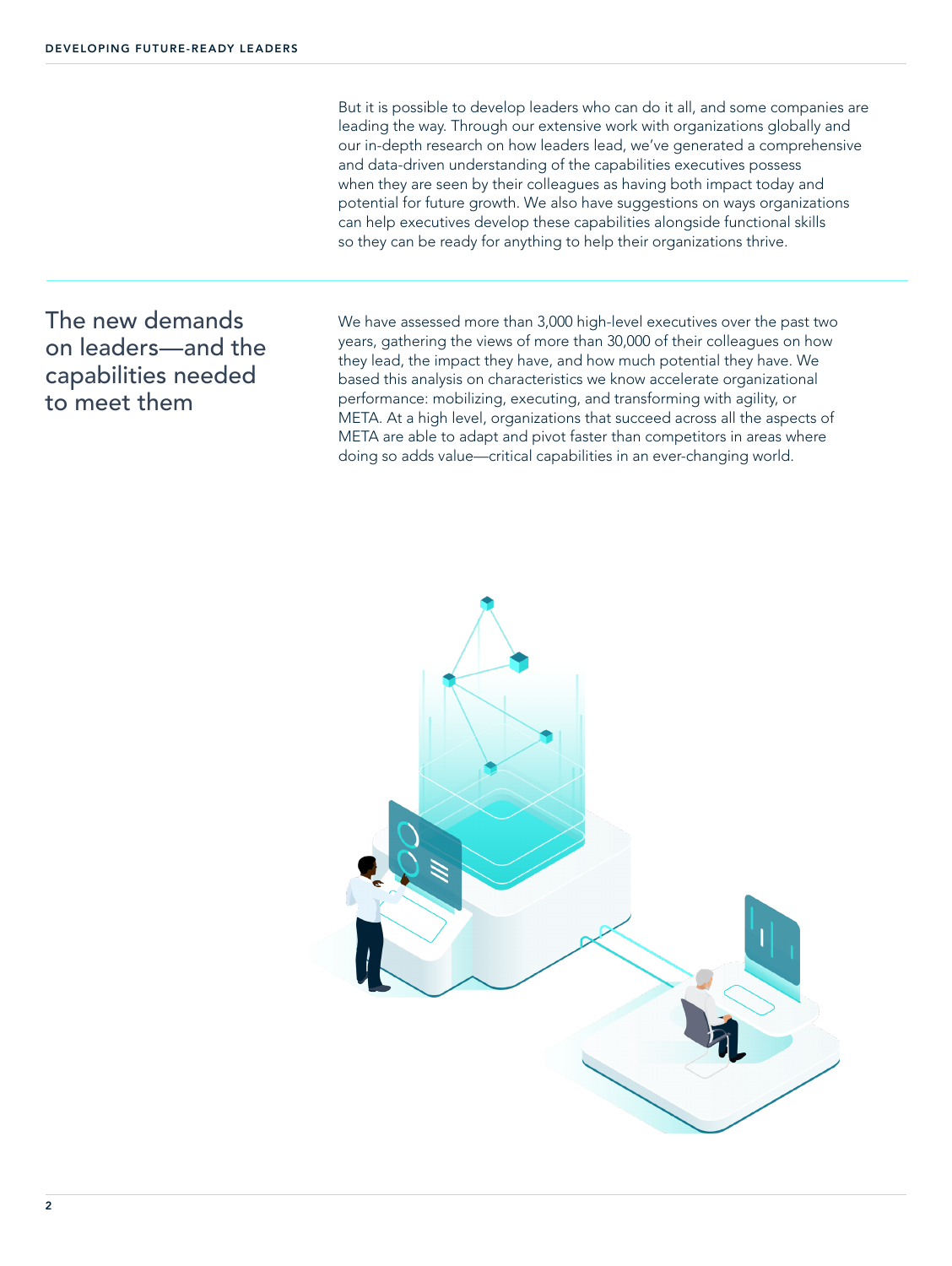



Among 33 leadership capabilities that make up a leader's ability to mobilize, execute, and transform with agility, underlying the broad categories shown in the META wheel, we have identified four that are particularly critical for leaders to meet the expectations of stakeholders inside and outside the organization, and to be able to evolve so they continue to have impact in the future. They fall one in each of the four areas of META: leading through influence (mobilize), driving execution (execute), creating possibilities from new thinking (transform), and having an ownership mindset (agility).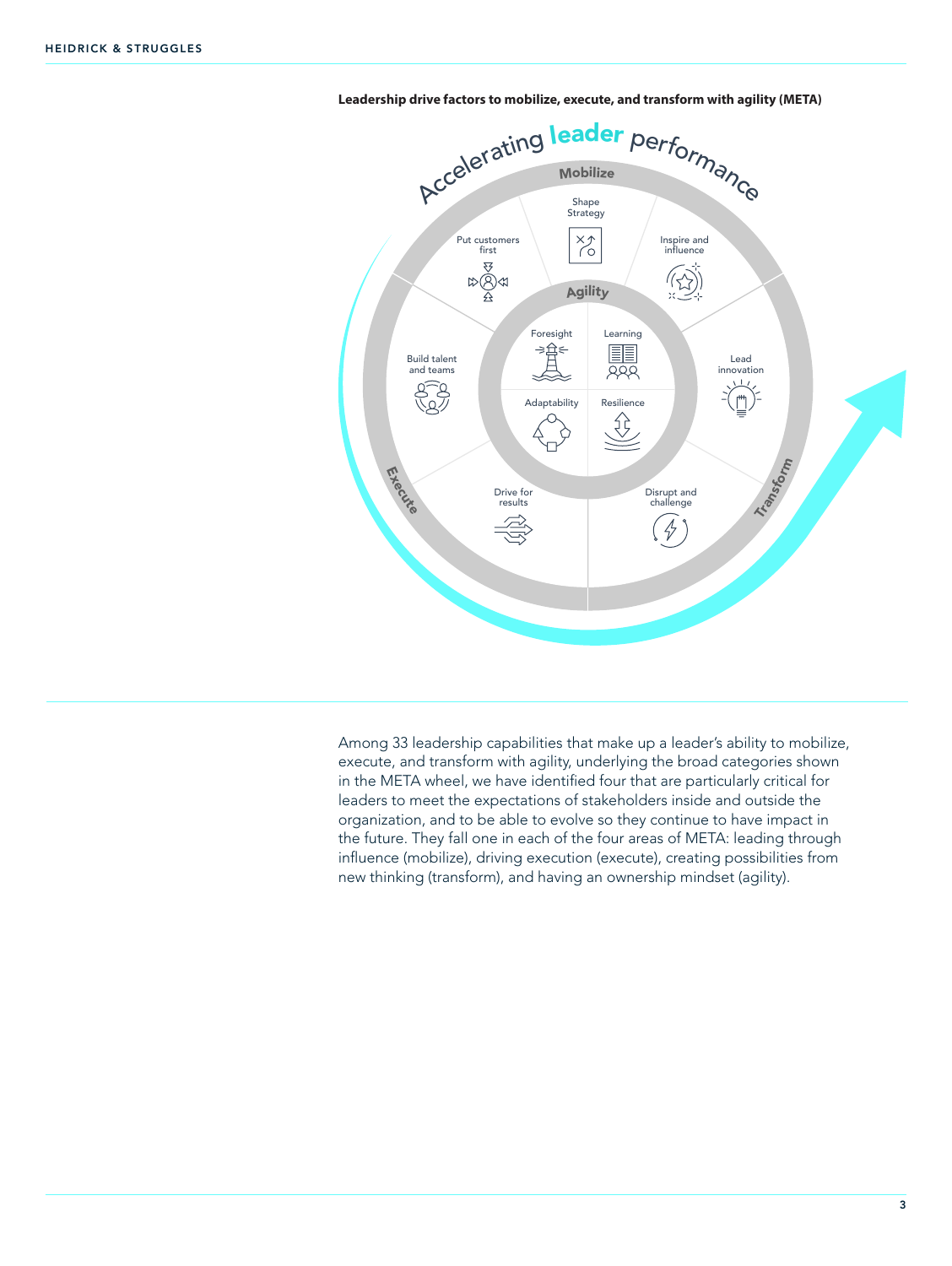#### **Critical capabilities for future-ready leaders**



#### Why these capabilities?

When taken together, these four capabilities allow leaders to build strong, trusting, inclusive relationships across their firms, which helps their new ideas get heard and supports resilience on their teams. We call these leaders future-ready because they are ready for anything. Indeed, the fact that these capabilities were the same before and throughout the COVID-19 pandemic underscores this point and just how fundamental they are. It is also notable that future-ready leaders are well rounded: they can mobilize, execute, and transform, all with agility.<sup>2</sup>

Leading through influence: Leaders who rely on influence rather than authority to get things done are more effective at encouraging people to connect to the organizational purpose, which in turn energizes people inside and outside the organization to feel they are part of something bigger and are positively contributing. This approach also encourages inclusion and builds trust among leaders and employees<sup>3</sup>—and allows these leaders to work more effectively with both their teams and more senior executives, as well as the wider ecosystem in which their companies operate.

Driving execution: Being able to drive execution is fundamental to meeting the triple bottom line and building trust across the organization and the wider community. Leaders who are good at execution are able to make tough decisions that benefit the whole ecosystem—as well as progress on pressing topics and in the face of complex and novel challenges.

Creating new thinking: Since the beginning of the COVID-19 pandemic, and its dramatic effect on business operations, we have seen workers show an increased preference for working in teams rather than independently. This suggests an emotional need for connection but also an operational one, in that people increasingly recognize they can do more together than apart and that the converging of differing perspectives, inside and outside the organization, can yield fresh insights. And inclusion is central to making such teams work and getting the most out of them.

3 For more on the capabilities of inclusive leaders, see Karen Rosa West and Megan Herbst, "What inclusive leaders do—and don't do," Heidrick & Struggles, on heidrick.com.

It is notable that future-ready leaders are well rounded: they can mobilize, execute, and transform, all with agility.

<sup>2</sup> Colleagues also consistently note three behaviors that hold leaders back now and undermine their potential: not taking ownership for shaping the work environment, having difficulty flexing between detail and the big picture, and being disorganized.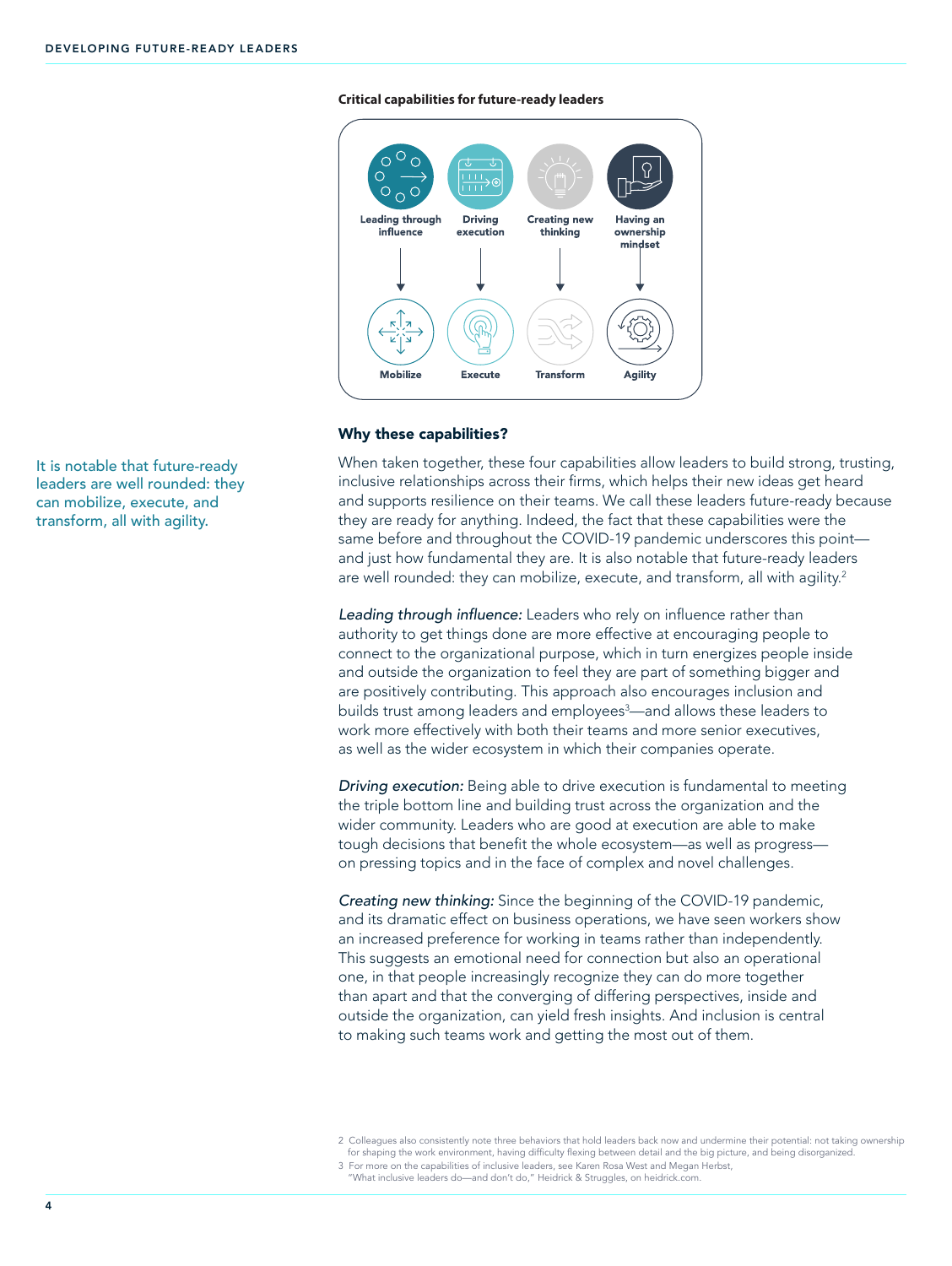Having an ownership mindset: Leaders with an ownership mindset take responsibility not only for results but also for the success or failure. This mindset is central to resilience, one of the key elements of agility. It matters because feeling that they can take responsibility rather than being buffeted by events helps leaders continue to move forward. These leaders take into account factors such as how well the organization treats employees and other stakeholders and how well it is meeting expectations in addition to financial metrics. This ownership mindset inspires trust across the organization and in the wider ecosystem; creates a culture of accountability, which can help drive results; and bolsters inclusion on the team.

## How to help leaders develop these capabilities

While some leaders or prospective leaders may inherently have some of these capabilities or have naturally developed them, others may need to learn them or be coached on why they're important or how to develop the courage to advocate for a world better led. However, most organizations focus on other aspects of leadership in their executive development programs. This may be because they are not entirely sure what capabilities beyond the hard skills related to a specific role are needed or because they simply don't know how to help prospective and existing leaders develop them. In addition, we have seen that sitting CEOs and executive teams may have to shift their own mindsets as part of this process, from one of developing successors and teams in their own mold to seeking people who may be quite different.

Shifting mindsets more broadly is at the core of building new capabilities. Our work has shown that mindsets that encourage the four crucial leadership capabilities that we have identified include ecosystem thinking, curiosity, adaptive thinking, open-mindedness, collective ownership, and believing the whole is greater than the sum of its parts. Companies can help aspiring or existing leaders develop these mindsets and capabilities in a few ways:

#### Addressing bias

Addressing negative bias focuses on people's tendency to fixate on bad news or bad results. (This is different from bias training related to diversity, equity, and inclusion efforts). This kind of training tends to open leaders' minds and can consequently increase trust and inclusion among teams. It can put leaders in a position to lead through influence and create new thinking by tapping more and diverse perspectives. Tim Munden, the chief learning officer of Unilever, recently said, "Our job as leaders is to set direction, define parameters, and then let people run with it. But there are plenty of things that can get in the way of that. Fear, insecurity, uncertainty." He advocates focusing on leaders' individual ways of being and their motivations just as much as on what they do, to ensure they are leading in a way that reflects the interconnections of today's expectations.<sup>4</sup>

Bias training that is related to DE&I efforts is also often important in developing leaders who can build trust and inclusion and create new thinking. Such training in itself will not create those leaders, nor should it be used as a small patch while more systemic issues are allowed to take hold. That said, this training can unlock leaders' thinking. The chair of a global pharmaceutical company, for example, recently noted that such training can help people appreciate someone else's reality by walking in his or her footsteps and challenging individual assumptions.

<sup>4</sup> Rasmus Hougaard, "How the world's biggest organizations are developing leaders for a post-pandemic world," *Forbes*, July 7, 2021, forbes.com.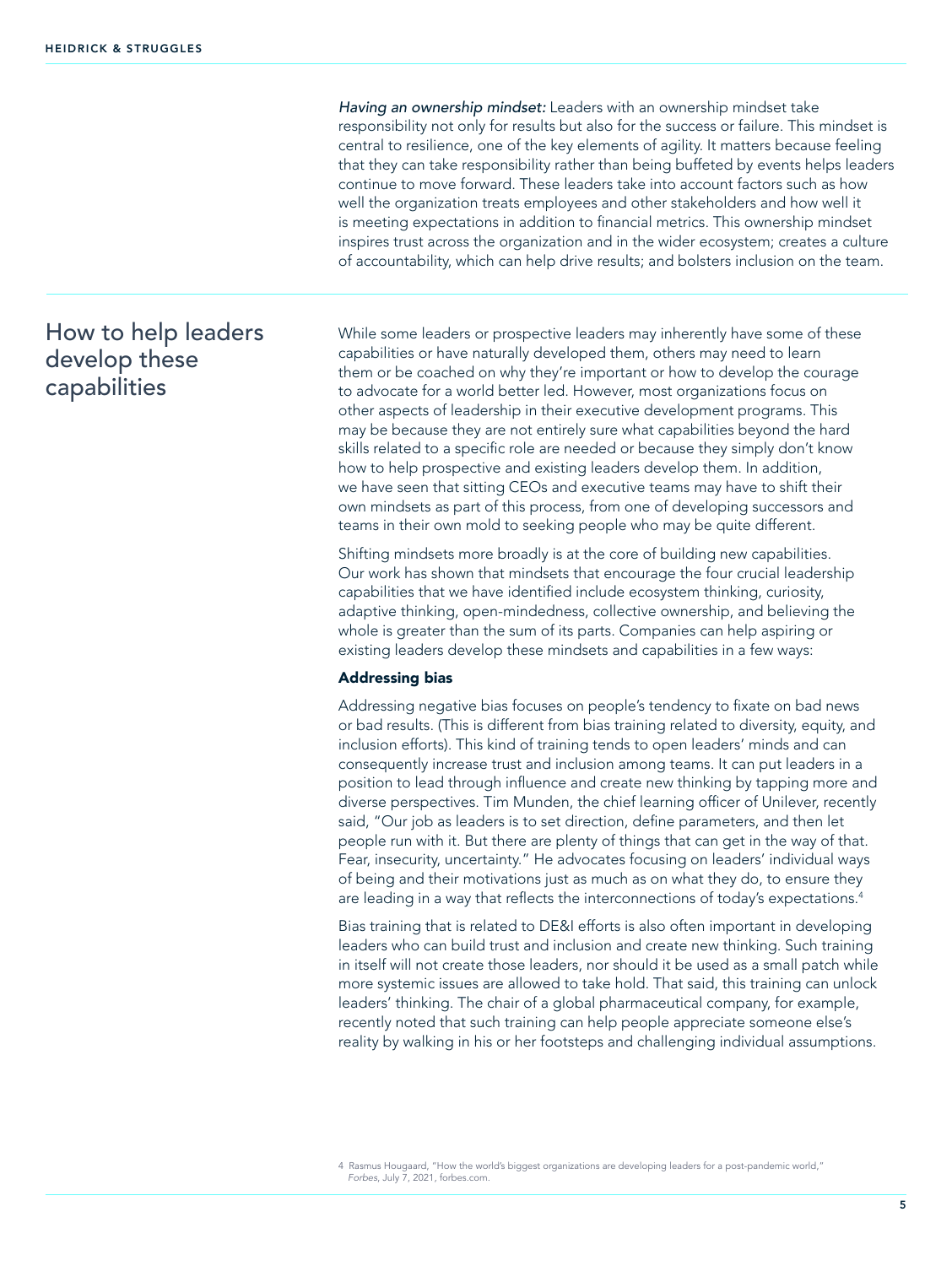## Role-modeling by current leaders

Current leaders have a critical role to play in showing newer leaders how to lead through influence, drive execution, create new thinking, and embrace an ownership mindset. Beyond helping other leaders develop, role-modeling underscores leaders' commitment to purpose and values. One important tactic is to commit to valuing people's individual contributions, enabling them to bring their best selves to tasks and help the company deliver on its purpose. For example, Dan Price, the CEO of Gravity Payments, shocked the business world by raising the minimum salary at the company to \$70,000, which was a doubling of wages for some employees, and cutting his own pay by 90% in order to help fund the increase. Since then, the head count has doubled, the value of payments processed by the company has nearly tripled, and the amount of money employees are able to save for retirement has more than doubled.<sup>5</sup> And in 2020, many CEOs took pay cuts, particularly in industries where they were furloughing or laying off large numbers of workers.

Leaders can also role-model an ownership mindset by taking risks and being open about when they make missteps or when something does not pan out the way they'd planned. In addition, actively challenging people to develop innovative solutions and supporting them in doing so—for example, through hackathons or setting aside dedicated time for creative thought—are ways leaders can encourage both an ownership mindset and new thinking.

### Individual and small-group coaching

For many leaders, individual and small-group coaching will be the most effective way to strengthen leadership capabilities that exist to some extent and, where needed, shift mindsets regarding their importance. Such coaching will also help leaders build coaching skills themselves, and they can then harness and cascade the same capabilities to their teams. Identifying leaders at all levels who want to engage with leading in this way will help ensure companies have a deep bench. Using multiple data points (for example, engagement, assessment, performance, and cultural impact) will help identify those leaders. One global bank is using smallgroup coaching among senior executives from different functions and business units. The leaders share their perspectives on how they are bringing their strategic priorities to life. By listening to each other's perspectives, rather than executing priorities silo by silo, the leaders have found that they are reflecting on their own behavior as leaders, and how they reach their priorities, much more deeply than ever before. This is helping them bring the whole organization to strategic execution. A global technology company has had much the same experience. And, in both cases, such small-group coaching has helped leaders develop and lead with a coaching mindset that can bolster the entire organization.

5 Nicole Fallert, "CEO who raised company minimum wage to 70K says revenue has tripled," *Newsweek*, April 14, 2021, newsweek.com.

Leaders can also role-model an ownership mindset by taking risks and being open about when they make missteps or when something does not pan out the way they'd planned.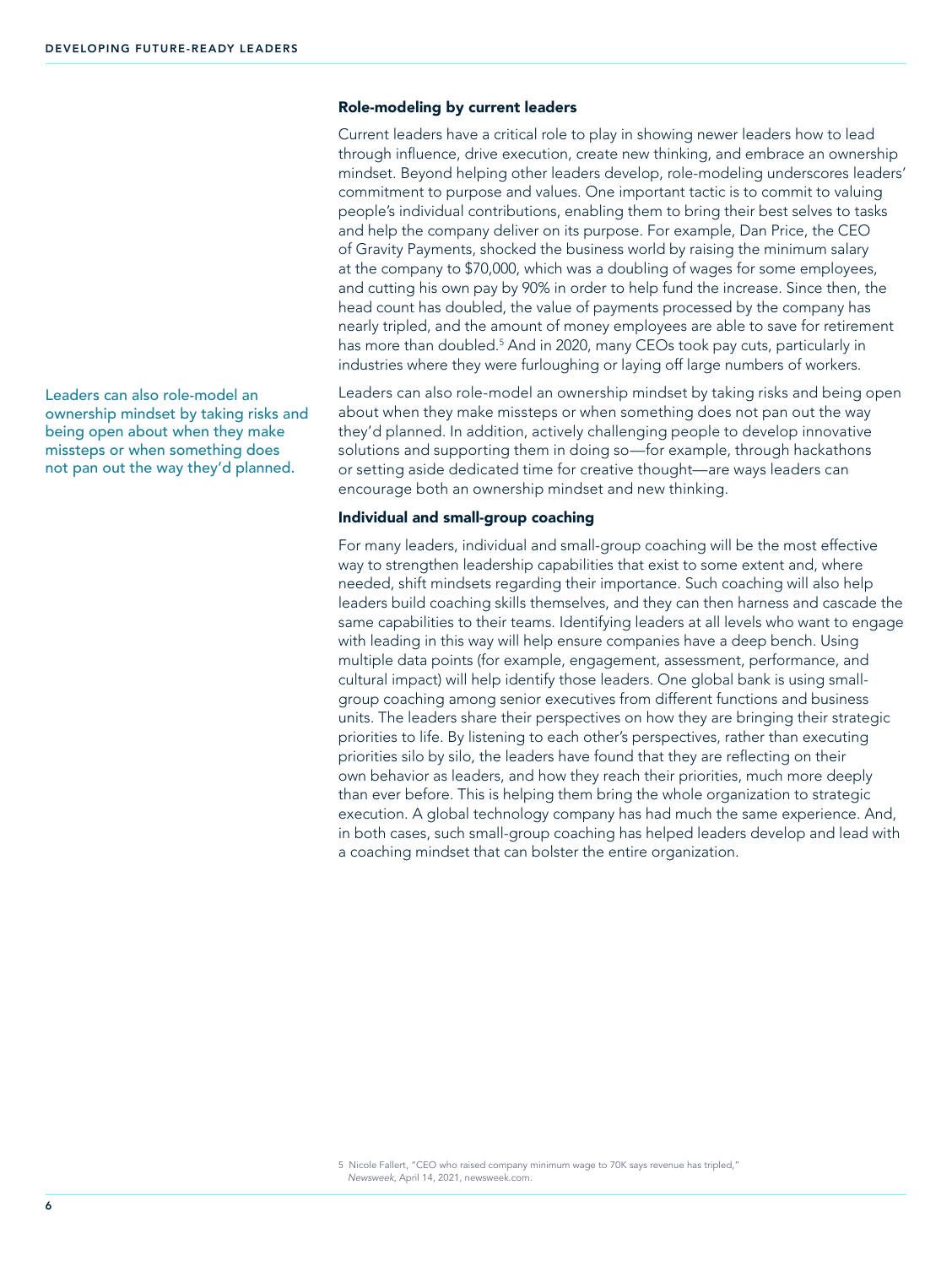As companies transform their business models and ways of working, respond with agility to internal and external change, and make stronger commitments than ever to purpose, sustainability, and diversity and inclusion, having effective leaders is critical. It's becoming increasingly clear that the skills and strategies that once made for successful leaders are no longer enough—and this reality will likely become only more pronounced. By understanding the capabilities that are a hallmark of the most effective leaders—that is, the ability to lead through influence, drive execution, create new thinking, and embrace an ownership mindset—companies can start developing leaders who will not only be better prepared for today but also ready for whatever the future holds.

| About the authors | <b>TA Mitchell</b><br>is a principal in Heidrick & Struggles'<br>London office and a member<br>of Heidrick Consulting.<br>tmitchell@heidrick.com | <b>Sharon Sands</b><br>is the leader of Leadership Development,<br>Assessment, and Coaching for<br>Heidrick Consulting and a member<br>of the CEO & Board Practice; she<br>is based in the London office.<br>ssands@heidrick.com |
|-------------------|--------------------------------------------------------------------------------------------------------------------------------------------------|----------------------------------------------------------------------------------------------------------------------------------------------------------------------------------------------------------------------------------|
| Acknowledgments   | The authors wish to thank Ryan Pastrovich and Naomi<br>Record for their contributions to this article.                                           |                                                                                                                                                                                                                                  |